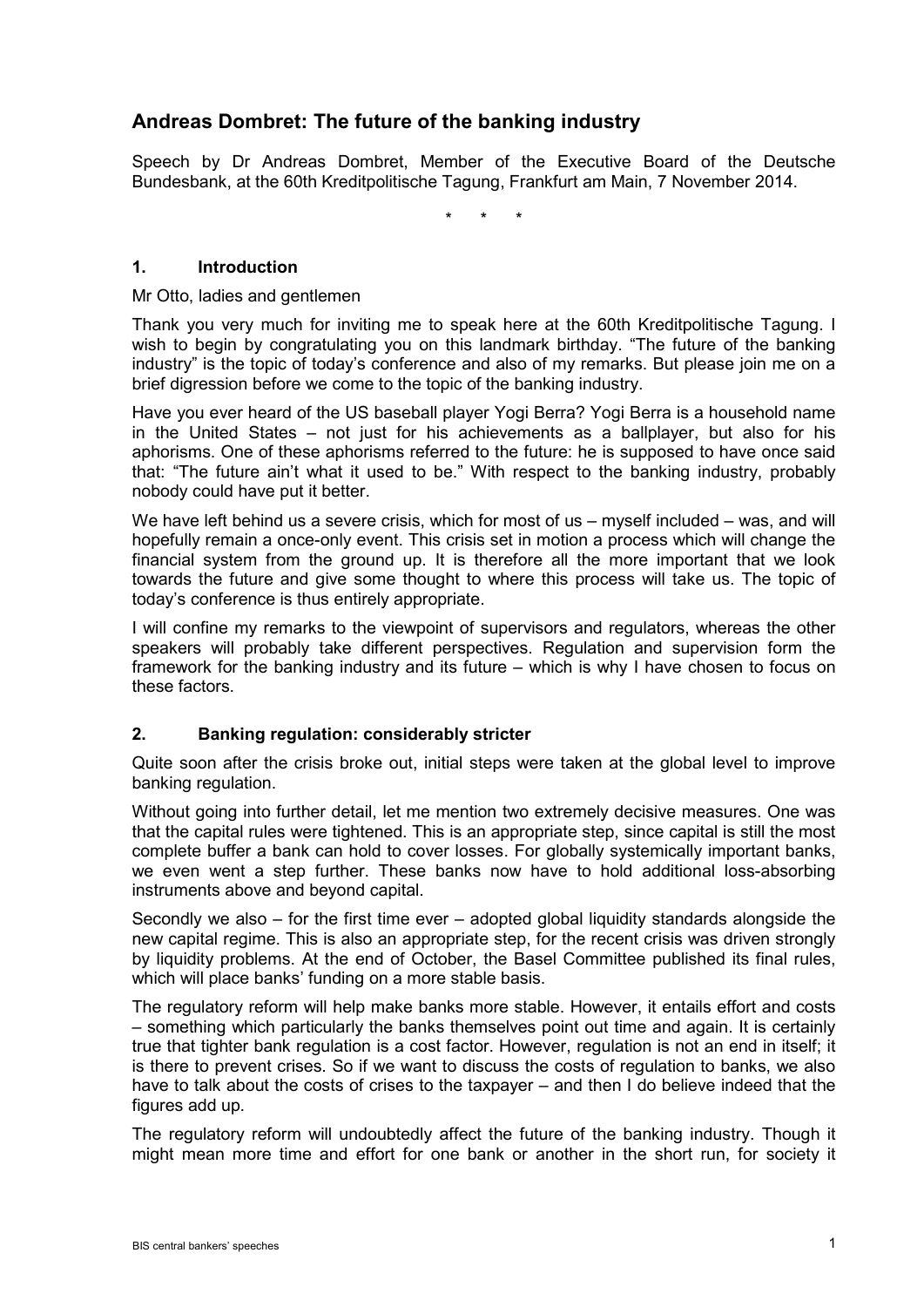means more stability in the long run – which will also benefit, not least, the banks themselves.

## **3. Banking supervision: increasingly international**

However, regulation only defines the rules of the game. An additional element is needed  $- a$ referee to monitor compliance with the rules.

In this regard, we in Europe set out into a new world three days ago. On 4 November, the ECB assumed responsibility for supervising the 120 largest banks in the euro area. These 120 banks represent more than 80% of the euro-area banking system's total assets. This turned the ECB overnight into one of the world's largest supervisory authorities.

The new Single Supervisory Mechanism (SSM) in Europe is getting to the root of three causes of the recent crisis. For it enables banks to be supervised at a consistently high standard throughout the euro area; it allows cross-border problems to be handled better; and it contributes to mitigating the influence of national interests, which has time and again hampered arm's-length supervision.

The step towards a European prudential supervisory regime certainly represented upheaval for the supervised banks. The supervisory culture will change: supervision will become more quantitative, and its perspective will change. Thus, in future the ECB will also inspect banks' business models. While this is standard practice in countries such as the United States or the United Kingdom, it is a first for German banks. It will certainly not be easy, but it is worth trying.

The SSM, however, will naturally follow the principle of proportionality: systemically important banks and banks with riskier business models will be supervised more closely than small banks and banks with low-risk business models.

The process of change associated with the SSM, by the way, will affect not only the banks but also us as supervisors. However, even in the new supervisory world order, the Bundesbank and BaFin will still be closely involved in off-site supervision.

The SSM will give national supervisors the opportunity to acquire new experience, which they can then transfer to supervision of the nearly 2,000 German banks for which national supervisors will remain responsible. The step towards an SSM for Europe will therefore affect all banks, and all banks will benefit.

## **4. Competition: much tougher**

To sum up: we have improved regulation and supervision alike. This will make the future of the banking system more stable and less crisis-prone.

However, I already hinted at the beginning that supervision and regulation are not just for banks but particularly for society at large. Within the regulatory framework and under supervisors' watchful eye, banks will have to look out for themselves in future, too. This is all the more so as, in future, sovereigns will no longer be around to rescue banks in an emergency with taxpayers' money. This is due to the new "bail-in" rules for shareholders and creditors and to the new European resolution mechanism which will take effect in 2016.

Regulatory reform is thus putting more "market" into the financial markets – and with markets also comes the possibility of failure. In the words of economist Allan Meltzer: "Capitalism without failure is like religion without sin – it doesn't work".

In future, it will be up to the banks themselves to hold their own in the market. And for this they need two factors: stability and profitability. Regulation and supervision can at least contribute to stability; however, banks themselves are responsible for profitability.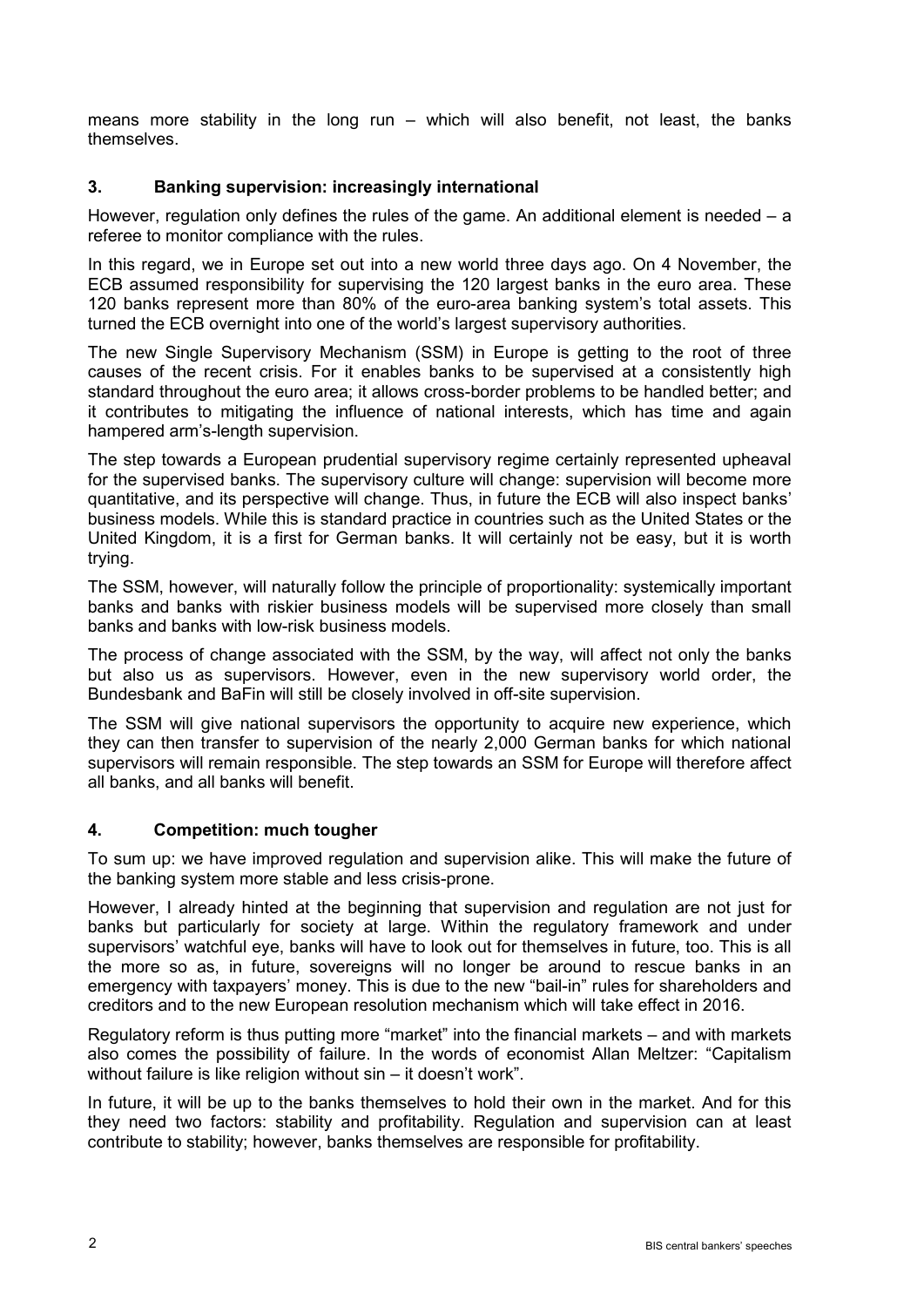Where does the German banking system stand with respect to stability and profitability? Not quite two weeks ago, the ECB published the results of the comprehensive assessment. In this exercise, the 130 most significant euro-area banks were subjected to a thorough health check – with regard to the quality of their assets as well as to their resilience to a possible economic downturn.

The exercise identified capital shortfalls at a total of 25 banks in Europe. Twelve of these banks already closed the capital shortfalls this year, while the other 13 now have nine months to remedy their shortfalls. This should take place primarily through genuine capital increases, ie not by reducing their risk-weighted assets and especially not using public funds – a particularly important point, in my book.

The 25 German banks passed the comprehensive assessment, with one exception. The bank that failed has already closed the identified capital shortfall, however. Incidentally, a total of five German banks would have failed the test if the Basel III capital definitions which enter into force from 2018 had been applied.

Like with any test, among those banks which passed the test, some passed with good marks and others only just scraped through. It is above all those banks which just barely passed which can expect to be monitored particularly closely in future – by supervisors and by the markets. Ultimately, however, for all banks, this is absolutely not the time for complacency. The real work is only just beginning.

For investors and supervisors are, of course, looking beyond the results of the comprehensive assessment. Take, for example, the unweighted capital ratio, that is to say, banks' leverage ratio. Despite improvements of late, it is still well below the European average – and this goes particularly for the large, internationally active German banks. There is thus a need to catch up.

The same also applies to German banks' profitability. Competition for customers and investors will become much tougher in future, and at the same time more international. Global regulation and European supervision will level the playing field on an international scale. German banks are therefore increasingly being forced to face international competition. And an international comparison shows that German banks do indeed have catching-up to do with respect to profitability.

Their return on equity and return on assets were both well below the European average in 2013. One driver of German banks' sluggish earnings is that their business models depend relatively heavily on interest income.

In a protracted period of low interest rates, this naturally weighs on earnings. In the first half of this year, the large German banks' operating income was down roughly 8% from the previous year – a decline driven by falling net interest income. The problem we are dealing with here is ultimately structural: one can see that interest rate margins have been on a continuous slide since the mid-1980s. This has been affecting, in particular, the major banks in Germany, including the Landesbanken.

Therefore, in order to be ready for the future, banks should rethink their business models and orient them to sustainable profitability. The need to reorient business models is not specific to Germany: however, here, too, German banks are performing somewhat below par by international standards. At least this is what the IMF has diagnosed in its recent Global Financial Stability Report.

It would make sense for the banks to pursue a strategy of diversifying sources of income and, in particular, of expanding sources of non-interest income. The good news is that in terms of costs, German banks are still performing relatively well by international standards. However, many areas remain where banks' profitability could be enhanced indirectly.

The branch networks of cooperative sector banks are still quite extensive. Although it serves to acquire and maintain customers, it is also a large cost component when compared with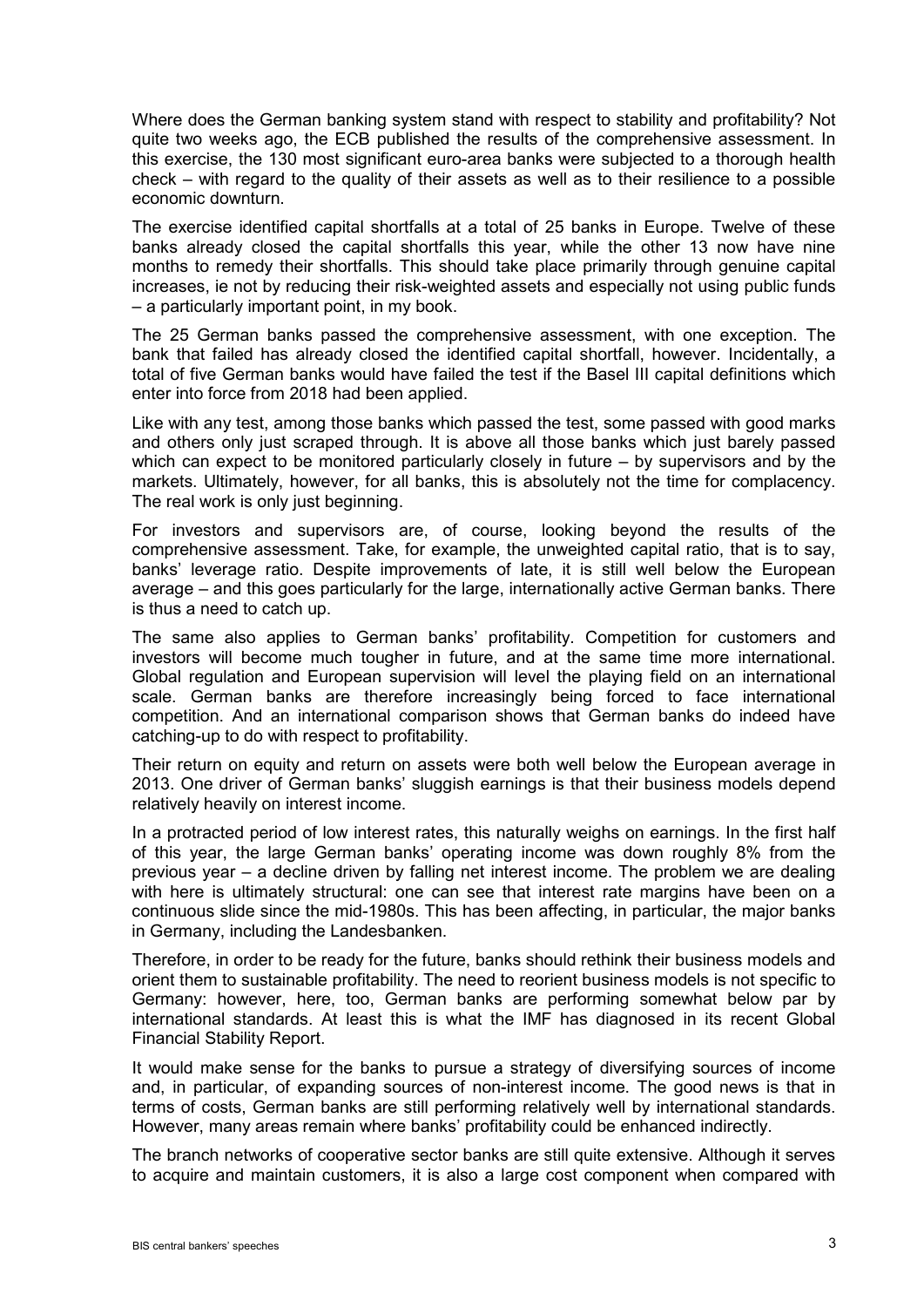competing direct banks. Although the total number of banks in Germany has already been declining for some time, the German banking market continues to be relatively dense and has room for consolidation.

Against this background, all ideas need to be considered. Mergers must not be off-limits, either – provided these are between strong partners and preserve sustainable business models. Incidentally, as I mentioned earlier, supervisors will also be keeping an eye on business models. However, supervisors are, of course, not the better bankers. The final decision on business models should ultimately be taken by those who are being paid to do it and ultimately bear the risk.

Ladies and gentlemen, each bank has the power to shape its future. However, each bank is dependent on its economic environment. At the outbreak of the crisis, US banks suffered much more greatly than European banks, but they then also made a much faster recovery. This is not least because the US economy also stabilised relatively quickly. Looking at Europe, politicians are now called upon to undertake the necessary reforms: reforms for growth and reforms for stability. For only in a healthy economy can banks generate sustainable profits. This has always been so, and it will always be that way in future.

## **5. And the culture?**

However, not only are banks dependent on the economy – but also, of course, vice versa. A modern economy depends on a functioning banking system.

I have spent the past 20 minutes talking about the challenges for the future – but the future is naturally also open to wishes, especially now with Christmas approaching. My greatest wish is for the banking industry to return to its inherent role: as a provider of services to the real economy.

What we need is genuine cultural change which will re-ingrain this image in the minds of bankers. A culture in which anything goes unless explicitly forbidden must not be allowed to be part of the future but should instead be banished to the past. We need a culture based on a quote from Seneca: "Shame may restrain what the law does not prohibit."

Of course it was, in the end, only a few black sheep who gave an entire industry a bad name. However, we need a culture that transcends short-term yields to look at the bigger picture. Banks have a responsibility to the economy and to society. Once they fulfil this responsibility, they will regain public confidence.

## **6. Conclusion**

Ladies and gentlemen, the world of banks is changing. In my remarks, I have discussed various factors affecting the German banking industry's path to the future. These include stricter regulation and European supervision, but also tougher competition.

And it is not just competition within the banking market which is playing a role. Technological progress is also creating competition entering the banking market from without. Take, for instance, new electronic payment systems or crowdfunding. These are putting external pressure on banks' traditional business models. Banks need to respond and to adapt their business models and IT systems to the new environment.

It is ultimately up to the banking industry to decide how far they wish to go in this situation. I am convinced that German banks have what it takes to prevail in future, as well, but they already have to begin today to address the challenges of tomorrow. We cannot regulate the banking industry's path to a golden future; this is where banks must assume a great deal of individual responsibility.